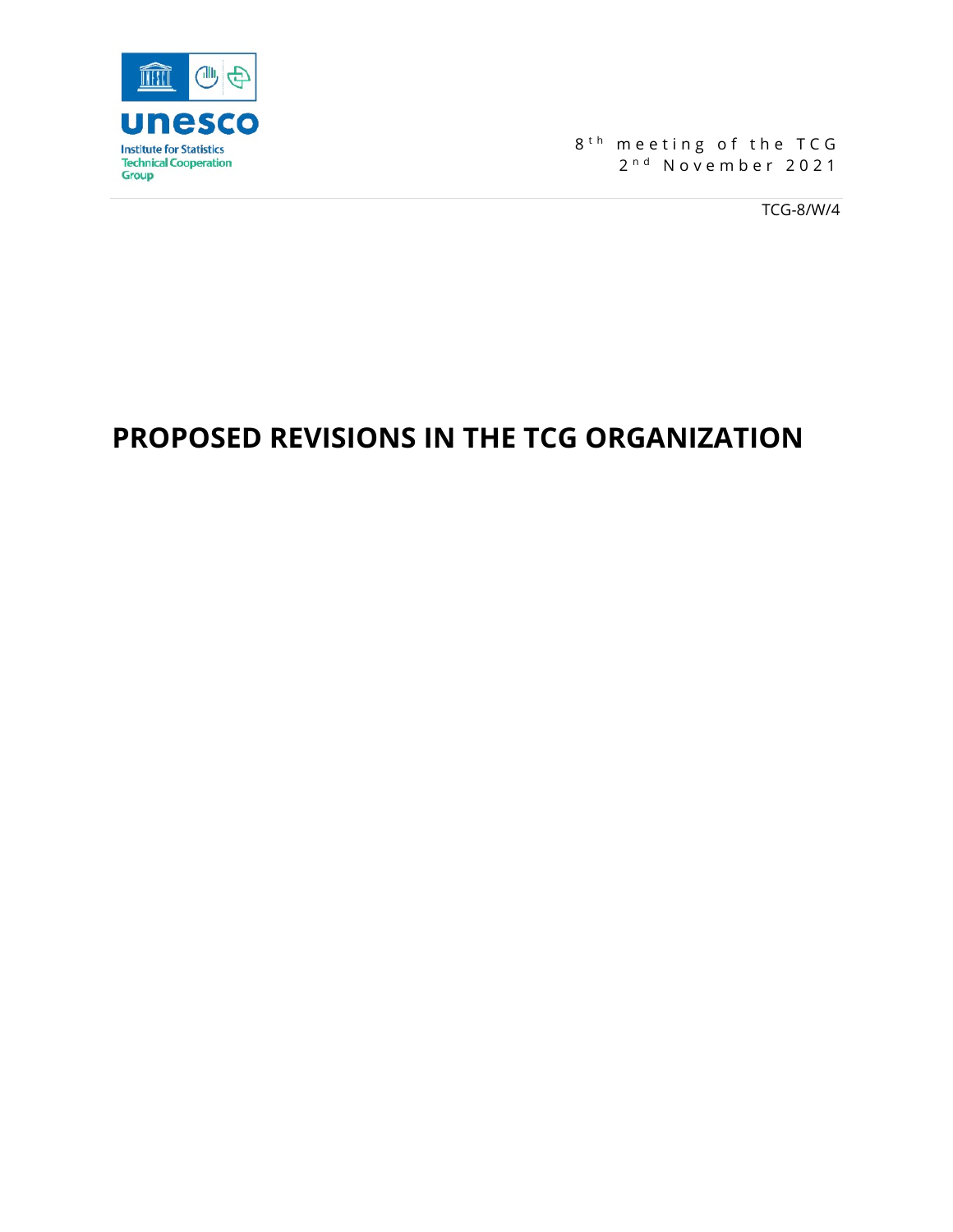The Technical Cooperation Group on SDG 4 Indicators was created in May 2016 as a successor to the Technical Advisory Group on post-2015 education indicators, which had been established by UNESCO in April 2014. In brief, its objectives as outlined in the [terms of reference](http://tcg.uis.unesco.org/wp-content/uploads/sites/4/2020/02/ToR-TCG_Feb2020.pdf) revised in February 2020 are:

- **SDG 4 global and thematic indicator framework development**: Recommend and decide on priority improvements; propose, develop and endorse indicator methodological norms, standards, tools and guidelines; identify needs and propose ways to develop country capacity; coordinate global efforts to improve data availability and quality; and collaborate with agencies and countries.
- **Other indicator development**: Define and approve methods for other pressing policies and management challenges identified by member states not included in the SDG 4 framework.
- **Quality assurance**: Assure data quality and timeliness, and compliance with TCG decisions.
- **Support to global and regional entities**: Work with the Inter-agency and Expert Group on SDG Indicators (IAEG-SDGs) and relevant regional organizations on the implementation of the global and thematic monitoring framework and coordinate the harmonization of regional monitoring frameworks, assuring the coherence of these processes.
- Inform SDG–Education 2030 Steering Committee on indicator framework implementation.

Since 2019, its mode of working has been based on six working groups focused on data sources:

- Administrative data and education management information systems;
- Household survey data;
- Learning assessment data / Global Alliance to Monitor Learning (with indicator-specific task forces);
- Teachers and personnel data;
- Expenditure data; and
- Additional groups on specific issues (e.g. refugees, conflict-affected countries).

Other working groups may be set up with the agreement of the TCG to address specific priorities. The working groups, which are chaired by TCG members:

- Develop objectives, indicator priorities and deliverables in an annual work plan;
- Meet at least twice a year and report on progress to the TCG;
- Coordinate with each other.

The TCG, for which UIS serves as secretariat, is composed of 38 members (**Annex 1**) with:

- UNESCO (4 members of which 3 voting);
- UNESCO member states (28);
- Multilateral organizations (3);
- Civil society organizations (2); and
- Co-chair of the SDG-Education 2030 Steering Committee (1).

It also includes observers, notably from UN regional commissions, regional agencies, non-government organizations and other organizations able to provide expert technical advice and support.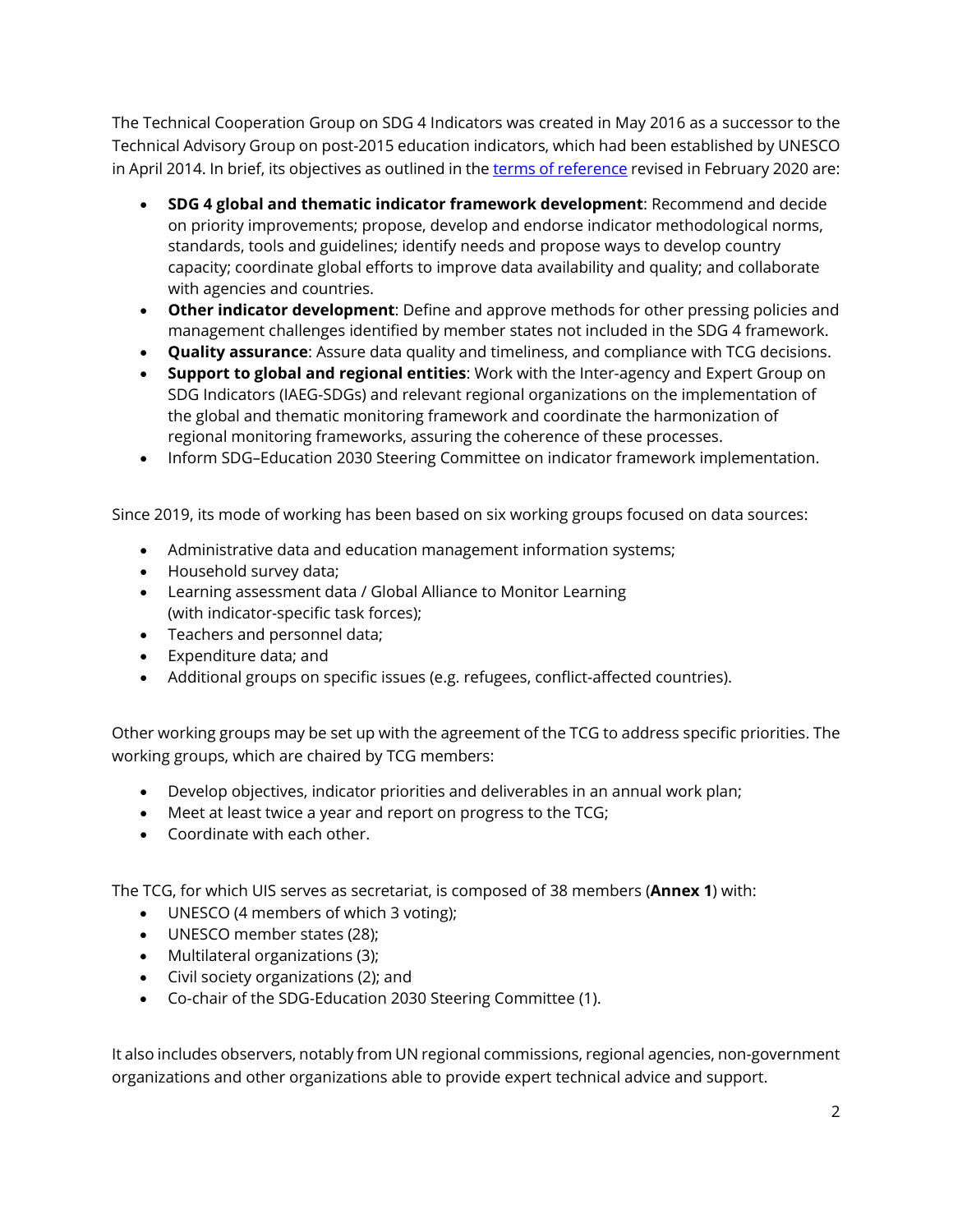The roles and responsibilities of TCG members are the following:

- Commit to tasks and outcomes of TCG work plan and additional tasks decided by the TCG;
- Commit time and effort to complete tasks on time and to a level of excellence;
- Participate in physical meetings and virtual communications;
- Review key deliverables/products from the TCG, its working groups and GAML task forces;
- Identify issues that the TCG should address;
- Identify potential risks and suggest possible solutions;
- Participate in at least one working group (or designate an alternate);
- Contribute towards successful communication and positive motivation among participants

# **Evaluation of TCG progress and rationale of proposed revisions to the terms of reference**

The global education monitoring framework underwent a major change in 2015, which called on the TCG's establishment a year later. Five years into its operation it is important to look back at its contributions, notably in terms of the cases it has promoted:

- *Framing*: It has been an active platform for collaboration, framing discussions comprehensively, not shying away from the main challenges to reporting comparative education data.
- *Inclusiveness*: It has promoted open, inclusive and transparent exchanges between its members, especially after the establishment working groups in 2019.
- *Innovation*: It has contributed to the development of new methodological approaches, especially for indicators that rely on learning assessments and multiple sources of data.
- *Coherence*: It has strongly emphasized the need for coherence between national, regional and global education monitoring frameworks, promoting alignment and communication to strengthen foundations for more complementarity in the future.
- *Use*: It has emphasized the need for greater use of data for policy, promoting the work on setting national benchmarks, which was a commitment made in 2015.

At the same time, it is also necessary to look at challenges and identify ways to better promote the TCG objectives, as stated in its terms of reference. The following issues are proposed for discussion and potential solutions are put for decision.

## *a. Member state representation (1)*

The terms of reference specify that the 28 member states should help achieve 'balanced regional representation'. Member states are not expected to represent their regions, report to them or seek their views on the TCG decision points arising, as this would have been a major commitment that few, if any, would have been able to undertake. However, this means that links with member states not represented in the TCG are not clear, which is an obstacle to communicating TCG priorities and decisions and sharing developments on the SDG 4 monitoring framework.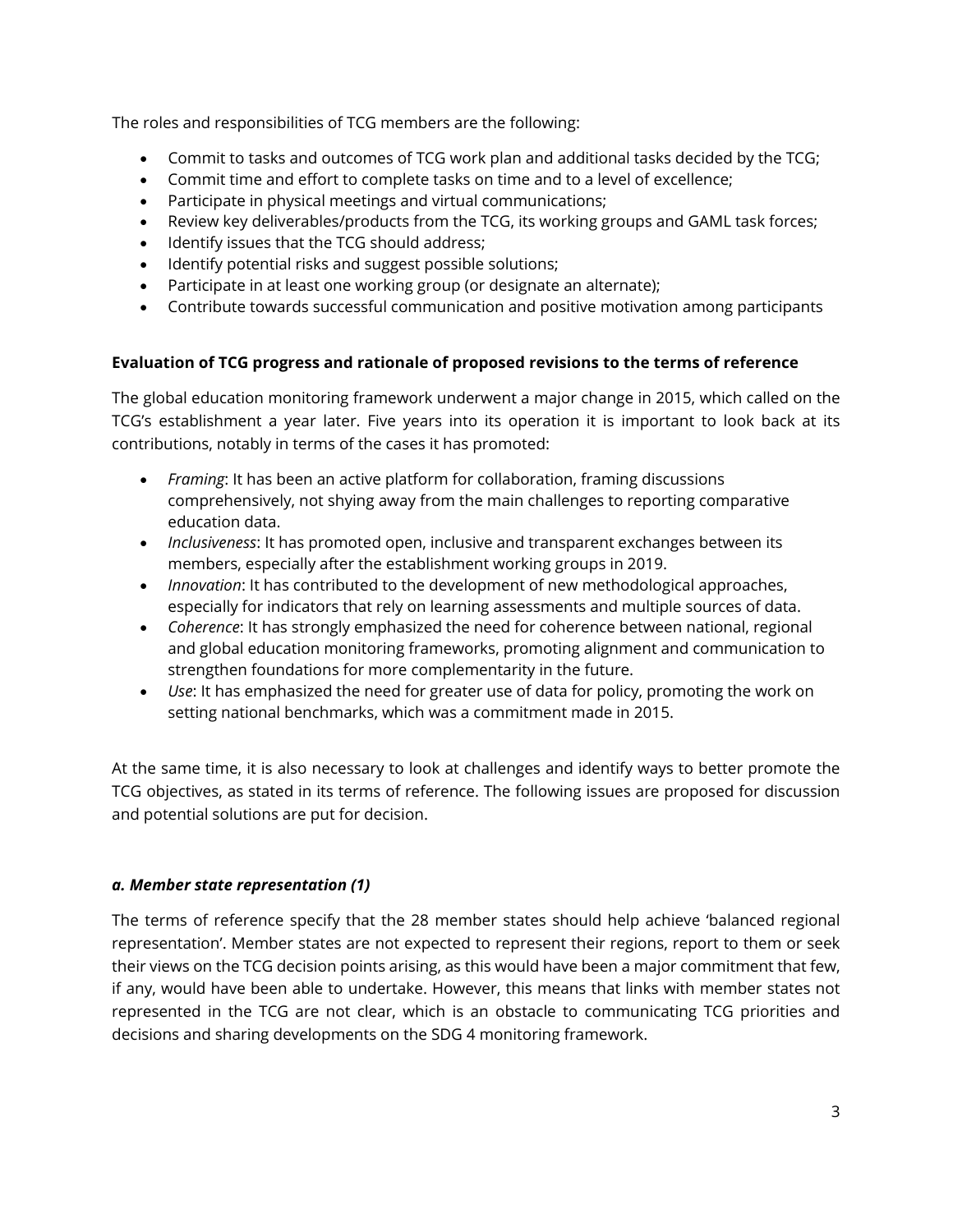**Proposed decision:** Experience in organizing virtual conferences during the pandemic has shown that it is possible to rely on this modality more to enable the participation of all countries and to overcome these constraints. It is therefore proposed that two tiers are recognized in the TCG structure.

- All Member States will nominate **TCG contact point(s)** who will receive the agenda, take part in the global and regional meetings, and be notified of the decisions.
- **TCG members**, as recognized in the terms of reference, will be those who TCG contact points who, in addition, will vote for issues put to decision using the current TCG rules.

This approach is being piloted in the 8<sup>th</sup> TCG meeting, which the contact points of the SDG 4 national benchmark process have been invited to attend. This is also a necessary step to familiarize member states with TCG proceedings and facilitate continuity when TCG members need to rotate.

#### *b. Member state representation (2)*

No rotation process for Member States had been specified in the original TCG terms of reference. A mechanism will be introduced from 2022 onwards.

**Proposed decision:** Each selected Member State will serve as TCG member for three calendar years. Member States will be selected through the UNESCO regional Electoral Groups. The next selection will take place in the first quarter of 2022 for the period 2022–2024. It is possible for a Member State that is already serving as a TCG member to be selected again.

#### *c. Member state representation (3)*

Discussions in the TCG plenary and working groups have occasionally highlighted potential gaps in communication between ministries of education and national statistical offices; the latter tend to be responsible for SDG reporting. The need for countries to have contact points from both sides would also be consistent with the scope of the SDG monitoring agenda, which has privileged multiple sources of information. In the case of education, this has meant the increasing incorporation of information from surveys that are led by national statistical offices.

**Proposed decision:** Each member state would nominate one TCG contact point from the education ministry and one TCG contact point from the national statistical office.

This approach is being piloted in the 8th TCG meeting, as the contact points of the SDG 4 national benchmark process, who have been invited to attend, tend to come from both.

## *d. Member state engagement*

The TCG seeks to apply to education the principles and ways of operations of the IAEG-SDGs (**Annex 3**) and is, first and foremost, an inter-governmental body, which should serve the interests and needs of member states. To move closer to this aim, participation of member states needs to be strengthened in TCG plenary and working group meetings, giving more opportunities to member states to express preferences and concerns. The global setting of these meetings may be an obstacle to more active participation. The support of regional organizations with existing education agendas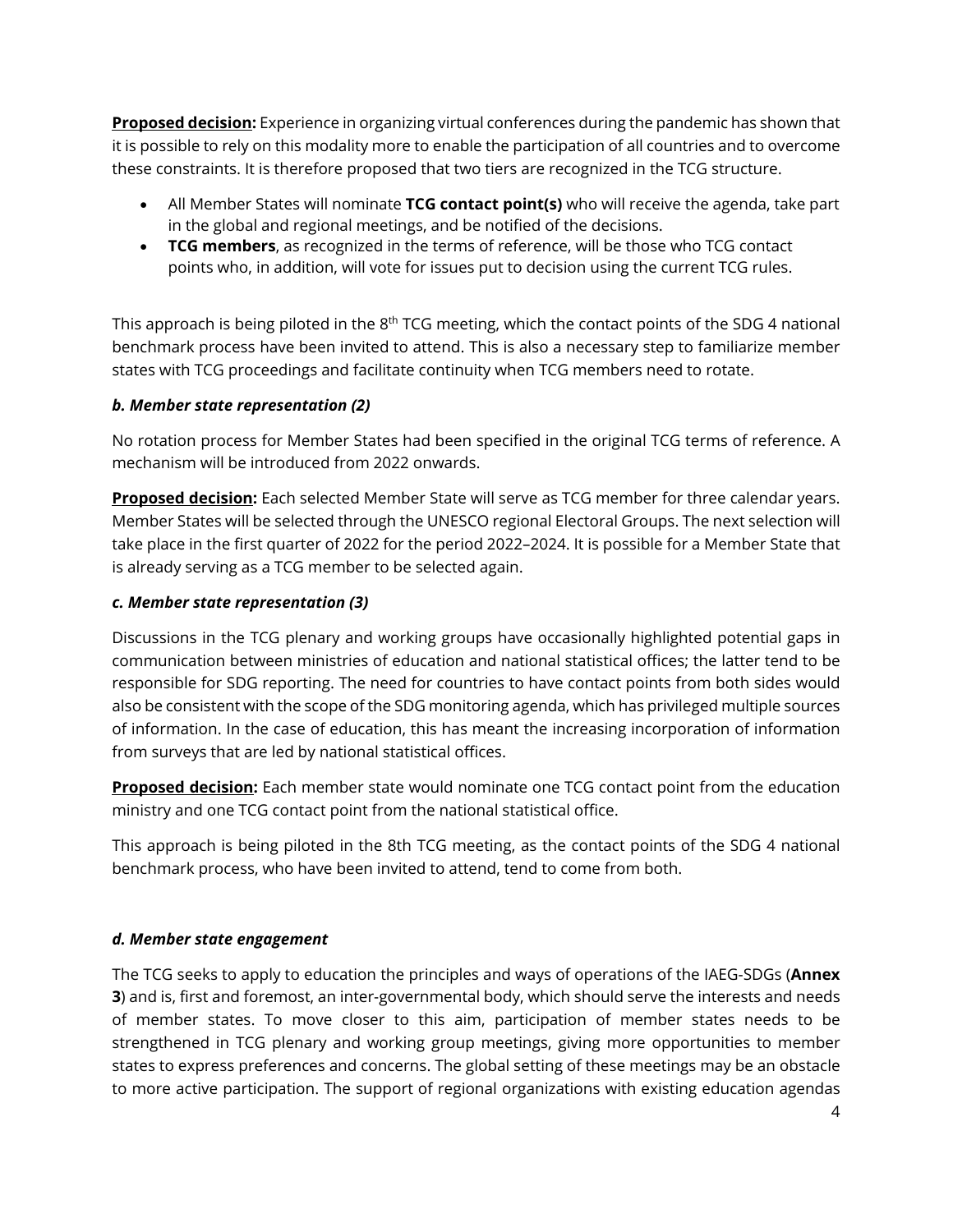and monitoring frameworks can be a way forward. During the national benchmark setting process, it has also been observed that gaps remain in a shared understanding of SDG 4 indicators and their methodologies, which would benefit from improved communication and sharing of experiences.

**Proposed decisions**: Two complementary actions are proposed.

**a. Regional organizations**, which are currently observers in TCG meetings, would have a stronger role. For each regional group, one or two regional organizations with an education agenda and monitoring framework, would become TCG members (a list of such regional organizations is attached in **Annex 2**). Currently, 6 of the 28 TCG member state seats are vacant. It is proposed that these seats are taken up by 6 regional organizations, which will be invited to become TCG members.

**b. Regional TCG meetings would be an additional activity to the plenary and working group meetings.** There would be at least one meeting per region with all countries, possibly hosted by regional partners, in which countries are invited to participate. The objective would be to increase ownership of TCG processes, help form consensus in the region on potential decisions, encourage stronger participation and improve coherence of communication. Different options can be examined with respect to the timing of these regional meetings to ensure complementarity with other related activities. For instance, regional meetings could take place:

- after the working group and before the plenary meetings
- around annual UIS coordination workshops
- around regional organization meetings

## *e. National SDG 4 benchmark indicator process*

Following the positive response of countries to the invitation to submit national benchmark values for selected SDG 4 indicators for 2025 and 2030, it is important to include this activity to the TCG terms of reference. The TCG could discuss issues that arise in the use of particular indicators for benchmarking; decide on the addition, deletion or refinement of indicators; advise on adjustments to benchmarks when unexpected events occur, notably the effect of COVID-19; support processes by which countries can develop benchmarks/targets where these are missing; and address misalignment between national, regional and global indicators and search for common ground through dialogue and capacity development.

**Proposed decision**: Add the development of the national benchmarking process to the objectives of the TCG terms of reference.

## *f. Data gaps*

Coordinating global efforts to improve data availability and quality is one of the TCG objectives but there has been limited engagement in this direction. Steps have recently been taken at the global level in that direction, notably on data from learning assessments, but these have been led by international organizations without the involvement of TCG. Such involvement is needed to ensure that the voice of countries is heard in the arrangements.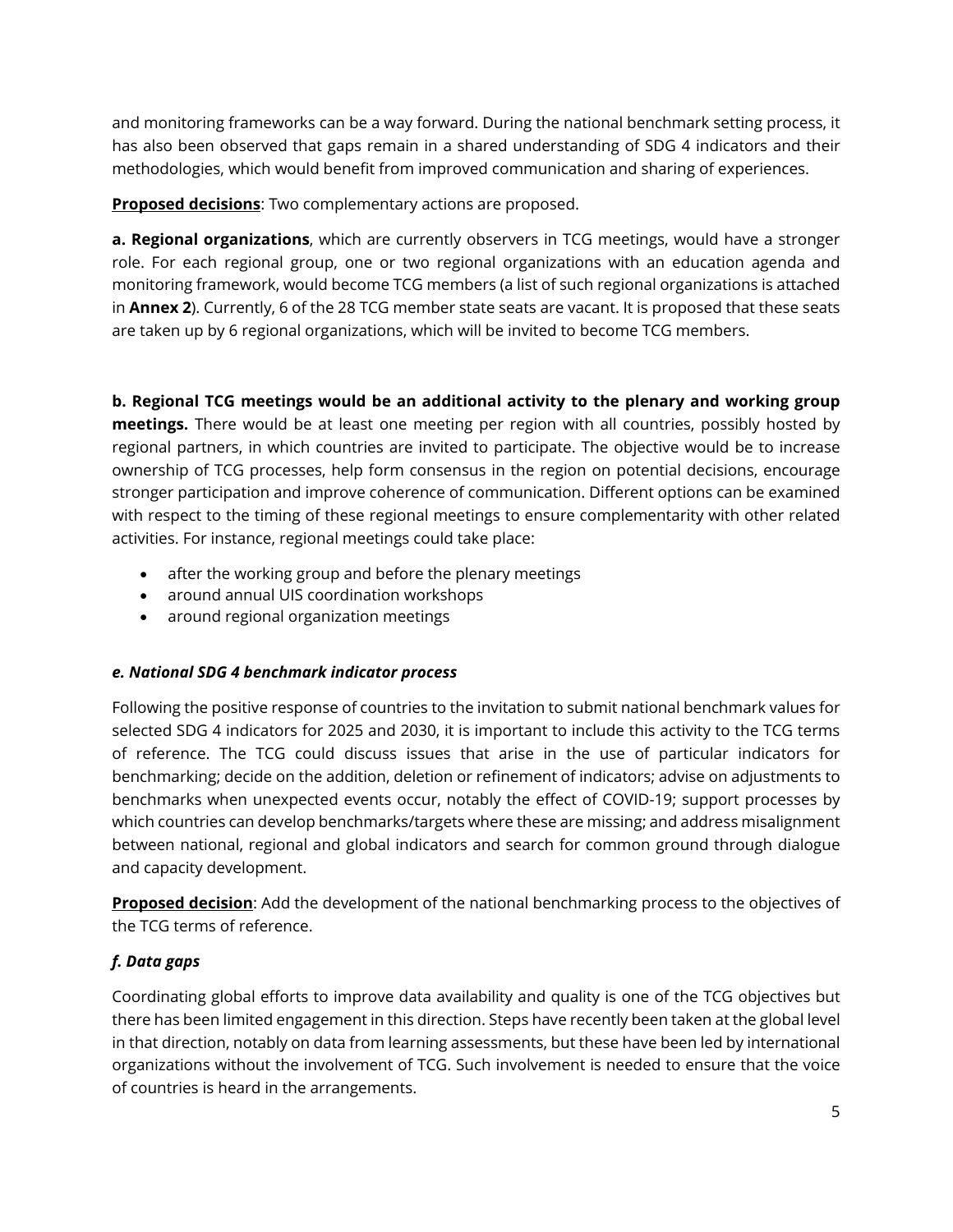**Proposed decision:** The TCG would need to be consulted in each global initiative that aims to improve data collection to fill SDG 4 monitoring data gaps. Its definitions, methodologies and approaches will need to be followed in these initiatives in compliance with the data governance established for SDG4.

#### *g. Reform of the global education cooperation mechanism*

Informing the SDG–Education 2030 Steering Committee on the SDG 4 indicator framework implementation is one of the TCG objectives but there have been relatively few interactions. Recent changes to the global education cooperation mechanism are expected to improve matters. The new High Level Steering Committee, supported by a group of high-ranking officials and an inter-agency secretariat, will oversee three functions, one of which is on data and monitoring. The strengthening of the TCG, along the lines presented in this paper, has been proposed as one of the strategies in this function.

**Proposed decision**: Amend the objectives of the TCG terms of reference to reflect the reformed global education cooperation mechanism.

#### **Next steps**

The 8<sup>th</sup> TCG meeting will discuss and decide on the proposed action points. If approved:

- the terms of reference will be revised accordingly for the next TCG plenary meeting;
- the selection of members will be carried out in time for the next TCG plenary meeting;
- regional meetings will take place before the next TCG meeting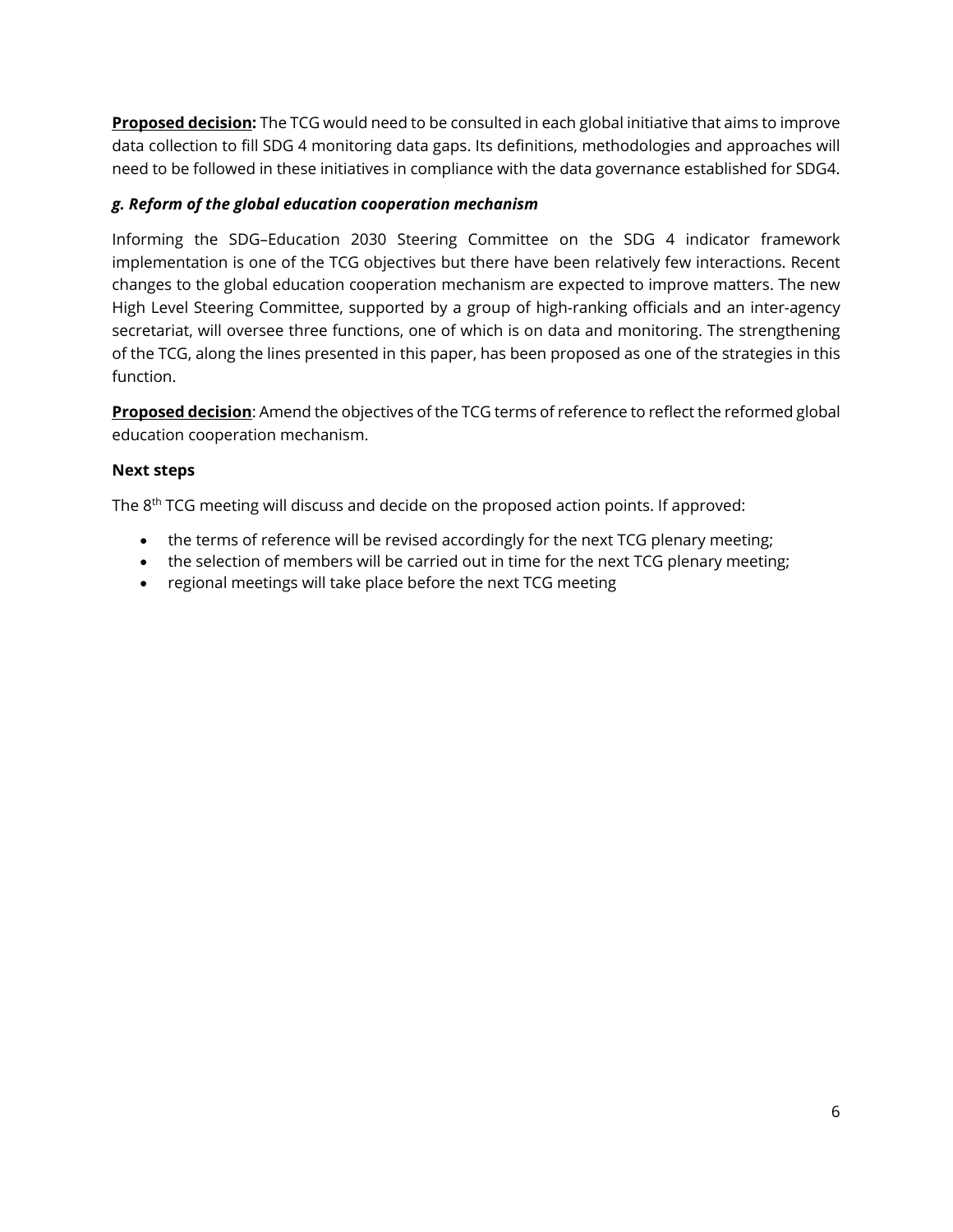#### **Annex 1**

*Number of TCG member states by UNESCO electoral groups*

|                                            | <b>TCG</b> current | <b>TCG</b> intended | LIAEG-SDGs |
|--------------------------------------------|--------------------|---------------------|------------|
| Group I (Western Europe and North America) |                    |                     |            |
| Group II (Eastern Europe)                  |                    |                     |            |
| Group III (Latin-America and Caribbean)    |                    |                     |            |
| Group IV (Asia and the Pacific)            |                    | h                   | 6+1 chair  |
| Group V (a) (Africa)                       |                    |                     | h          |
| Group V (b) (Arab States)                  |                    |                     |            |
| Total                                      |                    | 28                  | 28         |

*Proposed number of TCG member states and regional organizations by UNESCO electoral groups (2022–)*

|                                            | Member        | Regional      | Total |
|--------------------------------------------|---------------|---------------|-------|
|                                            | <b>States</b> | organizations |       |
| Group I (Western Europe and North America) |               |               |       |
| Group II (Eastern Europe)                  |               |               |       |
| Group III (Latin-America and Caribbean)    |               |               |       |
| Group IV (Asia and the Pacific)            |               |               |       |
| Group V (a) (Africa)                       |               |               |       |
| Group V (b) (Arab States)                  |               |               |       |
| Total                                      | 22            |               | 28    |

#### **Annex 2**

*Potential eligible regional organizations*

| Group I (Western Europe and North America) | European Union            |
|--------------------------------------------|---------------------------|
| Group II (Eastern Europe)                  | European Union            |
| Group III (Latin-America and Caribbean)    | CARICOM                   |
| Group IV (Asia and the Pacific)            | SEAMEO, Pacific Community |
| Group V (a) (Africa)                       | African Union             |
| Group V (b) (Arab States)                  | ALECSO                    |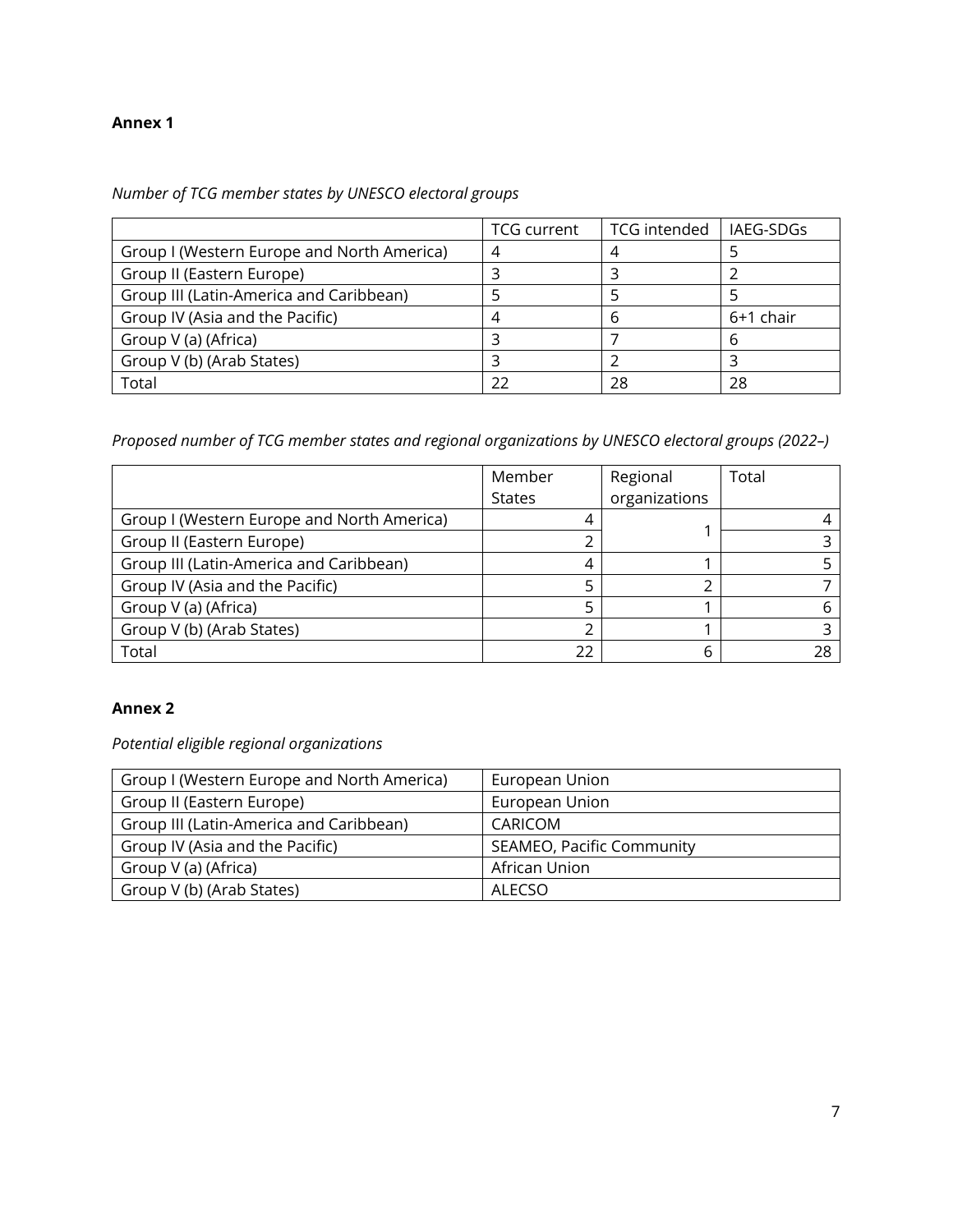#### **Annex 3**

For reference

## **Terms of reference for the Inter-Agency and Expert Group on Sustainable Development Goal Indicators**

1. The Inter-Agency and Expert Group on Sustainable Development Goal Indicators will:

(a) Develop an indicator framework for the follow-up and review of the Goals and targets of the 2030 Agenda for Sustainable Development at the global level, taking into account existing efforts by different groups of countries and organizations, including regional and international agencies, regional commissions, academia, civil society and other relevant international organizations, to be adopted by the Statistical Commission at its forty-seventh session, in 2016;

(b) Provide technical support for the implementation of the approved indicator and monitoring framework over the 15-year period towards 2030; ensure the use of harmonized and agreed indicator definitions; share experiences on monitoring the Sustainable Development Goals; and encourage good practices and innovations, including in the area of national capacity-building;

(c) Regularly review methodological developments and issues related to the indicators and their metadata;

(d) Regularly review capacity-building activities in statistical areas relevant to Sustainable Development Goal monitoring and make recommendations to be considered by the Statistical Commission, the High level Group for Partnership, Coordination and Capacity-Building for Statistics for the 2030 Agenda for Sustainable Development and the Committee for the Coordination of Statistical Activities;

(e) Review and support work by the Secretariat for the development of a Sustainable Development Goal data-user forum, tools for data analysis and an open dashboard on the state of the Sustainable Development Goals.

2. The Expert Group consists of 27 representatives of national statistical offices and one ex officio member and also includes, as observers, representatives of regional commissions and regional and international agencies, to provide important technical advice and support as needed. Members of the Group will be nominated through existing regional mechanisms for an initial period of two years, after which some are expected to be rotated as agreed by the respective regional mechanisms, with a view to ensuring equitable regional representation and technical expertise and including members of the least developed countries, landlocked developing countries and small island developing States. The respective regional mechanisms will ensure that a certain number of members will be rotated for continuity of the work of the group. Countries that are not members of the Group may send their representatives to participate in the activities of the Group as observers.

3. The Statistics Division of the Department of Economic and Social Affairs of the Secretariat will be the secretariat of the Expert Group. Member States that are part of the Group will elect two Co-Chairs. At the time of membership rotation, one Co-Chair is expected to step down and is invited to serve for